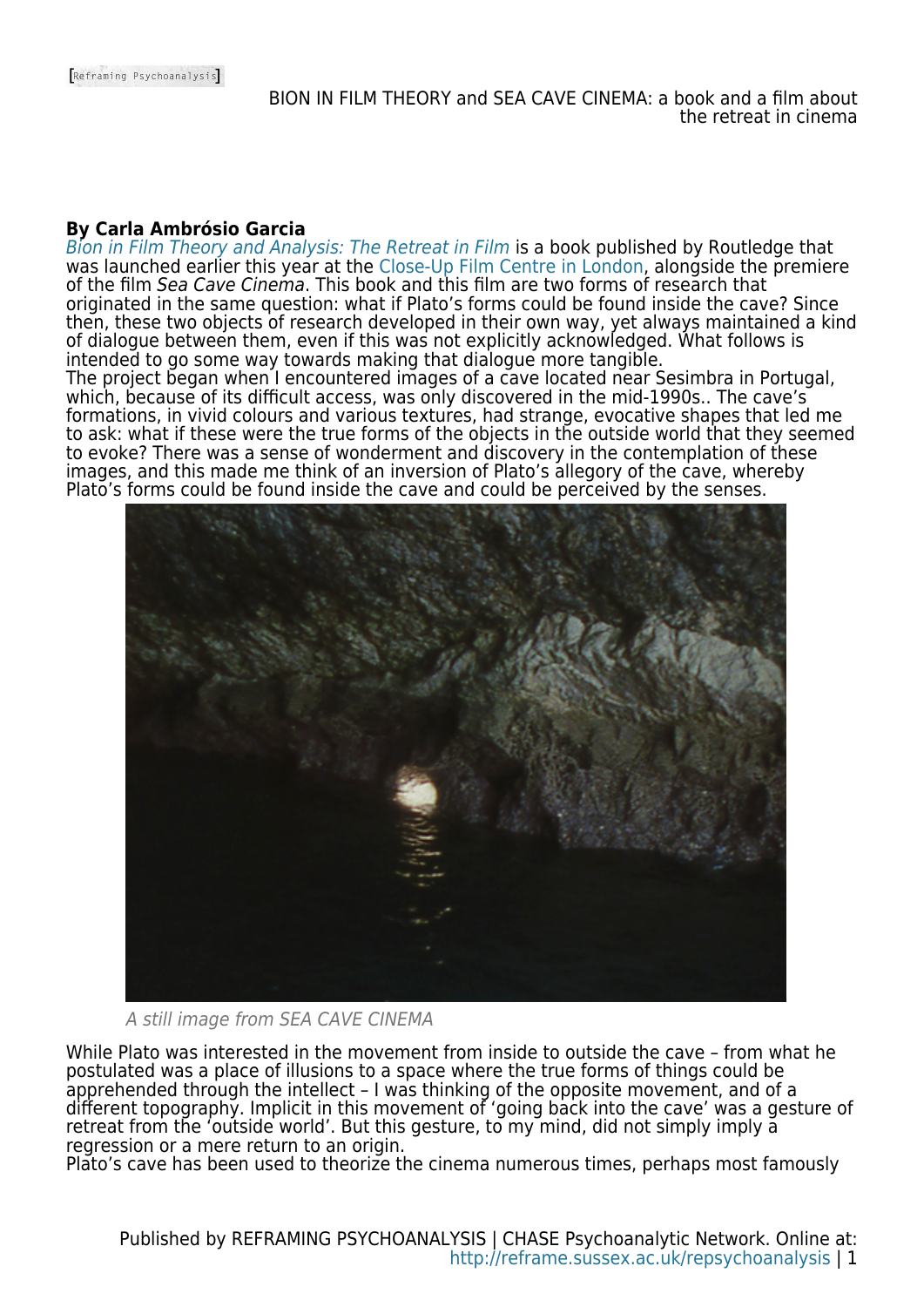by the French film theorist Jean-Louis Baudry (1975). Wanting to see how I could challenge this analogy, I began to think about the cinema as a potential space of transformation and discovery, and to see it through a psychoanalytical lens, as a space connected with the internal world.

At this point the work of the British psychoanalyst Wilfred Bion came into the project. Bion, reader of Plato, Kant, and other philosophers, was also concerned with forms, noumena, ultimate reality. He considered what happened between analyst and analysand in the consulting room to be unknowable, a thing-in-itself in Kant's sense – what Bion called 'O' – as it was always subject to transformations in the mind of the people involved (Bion, 1965). These transformations deserved investigation if we were to better understand what psychoanalysis is or could be.

If Bion was interested in the notion of an ultimate reality beyond our apprehension, he conceived of emotions in a very different way to how Plato saw them. Plato saw emotions as 'the lower elements in the mind', opposed to reason (Plato and Lee, 1955, p. 348), whereas for Bion the growth of the mind is in fact dependent on the capacity to think about emotions. The mind grows as it becomes able to assimilate emotional experiences; and the mother's role in containing and assimilating the infant's emotions through communicative projective identification is fundamental in the initial stages of this process (Bion, 1961). In later formulations of his theory of thinking, Bion notes that it is not the apprehension of the ultimately real that is stake; rather, it is the capacity to be or become real, which entails the process of being or becoming at one with our own emotional truth.

Parallel to this reading and writing about Bion's theory of thinking and how it was helping me to rethink the experience of the subject in the cinema, I contacted the speleology group who had discovered the cave I had seen in pictures. The NECA group (Núcleo de Espeleologia da Costa Azul) first showed me some other caves they knew in the area, and it was, in the end, in one of these caves that I decided to make a film. This was a sea cave with a hole in its ceiling, which at a certain time of the day projected a beam of sunlight on the undulating surface of the sea, which in turn projected a moving image of light on the cave wall. There was something cinematic about this cave. In a way, it was already a cinema. What could my experience of being a spectator of its moving images, of making a film from these images, and of thinking about how to present the film to an audience, tell me about the experience of cinema? What could this film tell us about cinema?

As I filmed inside the cave and the day passed, I saw the light of the Sun being transformed. I also saw the waves become bigger, and the tide begin to ebb, and was reminded of the gravitational force of the Moon. Things were projected and contained inside containers, which then became contained in other containers, such as my eyes or my camera. The coming together of these things produced transformations: different shapes of light and water, different sounds, slow erosions, exposures, and emotions.

I was rethinking the cinematic apparatus with Bion, but I did not want to confine my theory to the space of the cinema. In my view, cinema can happen in other spaces or situations too, but what is it that defines those spaces or situations? What, when, where is cinema? What, when, where is the retreat in cinema? I decided to shoot a last roll of film somewhere outside the cave, perhaps at night, on the coast. I was not sure what I was looking for, but I needed a place to set up my camera. As I walked along the shore, I saw the reflection of the Moon on the water that filled a small hole in the rock. I aligned my camera with the Moon and this tiny reflection, and let the film run. The two long takes that make up this roll are the opening shots of Sea Cave Cinema. The spot of light in the rock gradually disappears in the second shot, as the Earth and the Moon continue along their course. Then, the film cuts to an image inside the cave, filled with bright reflected light.

During the process of making Sea Cave Cinema I realised that it is about a force, an energy between things that move, when they become temporarily placed in relation to each other.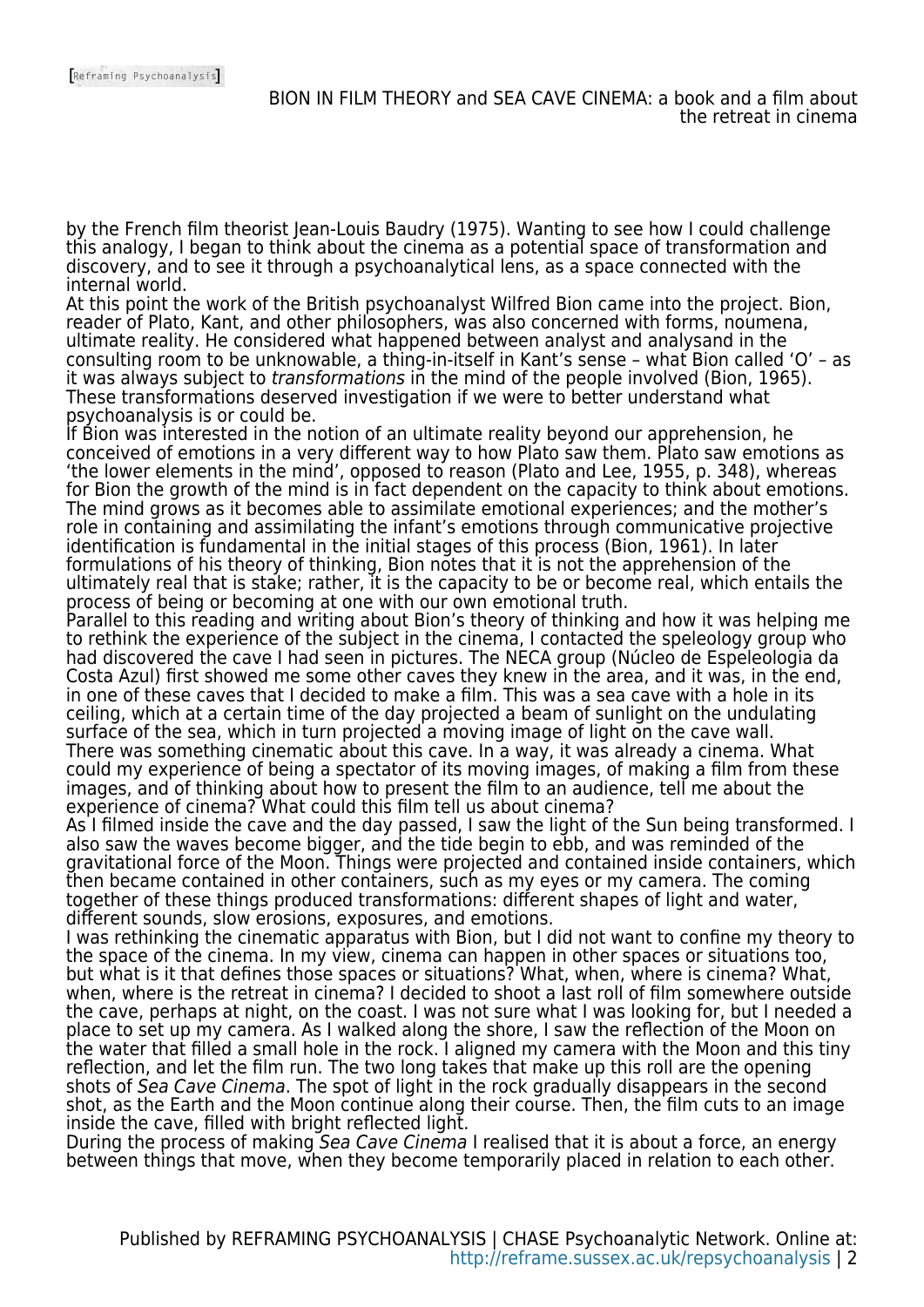The different elements that compose the spaces in the film – the sunlight, the moonlight, the cave, the water, the wind, the waves – seem to come together in certain patterns, in relations that involve a force, a tension, an attraction, and then let go. Cyclical, linear, chaotic – day after day, season after season, through the years. These energetic fields carry with them visible and invisible areas, sounds and silence, sensations, effects, and affects. They make things strikingly visible and audible, or barely perceptible, and then plunge them again in darkness and silence, drown them into horizons, to then return.

Pluto and its moon Charon rotate and revolve around each other in tidal locking. This means that they always show the same hemisphere to each other as they move; in other words, they always face each other as they move. Because Earth's mass is bigger than the Moon, only the Moon is tidally locked to the Earth. The Moon always faces us, but we turn away from it, only to return again after some time.

The cinema is a massive circulation of images happening around the world in certain patterns, and we are attracted to it also in patterns, aligning ourselves with its energies, at certain moments in time.

Sea Cave Cinema is about how we make space and time for cinema. I made the film on 16mm film, and showed it in a darkened space. I wanted an encounter with space and time for cinema, at a time when our encounter with digital images is so pervasive that most have become completely banal or indistinct. I wanted this film to be seen very much as belonging to this moment in the history of cinema, even though it was made using technologies that have been around for decades, and shown in a space that has existed for even longer, for the experience of film. To paraphrase one of Bion's comments on the suppression and expression of the epistemophilic instinct (1965, p. 77), I do not see these choices as backward-looking, having been made in relation to what might have been lost, but instead as forward-looking, searching for what can be found.

The image I found in this work is not of a specific or ideal form of cinema; it is an image of a relation, an encounter, a certain energy or force, an effort even, a focused experience. This encounter has a certain physical and psychical quality about it, but it is one that can take many forms.

Bion in Film Theory and Analysis: The Retreat in Film looks at some of the forms of this encounter: experiences of unpleasure, pain, turbulent moments of psychical change: film's thoughts in search of a thinker. Within the object-relations paradigm in psychoanalysis, Bion notes the importance of the metabolizing function of the container – mother, analyst, an other – for the development of our own capacity to think. However, a certain energy or effort in that process has to be allowed to take space and to take time. Cinema is about this encounter with ourselves and with others at a deeper level: it is about objects, and about subjects, put in relation. The work of Bion and object-relations psychoanalysis are of crucial relevance to our study of the cinema and its transformations.

References

Ambrósio Garcia, C. (2017). Bion in Film Theory and Analysis: The Retreat in Film. Abingdon, Oxon; New York, NY: Routledge.

Baudry, J-L. (1975). The apparatus: Metapsychological approaches to the impression of reality in the cinema. In: Rosen, P. (ed.) Narrative, Apparatus, Ideology: A Film Theory Reader. New York: Columbia University Press, 1986.

Bion, W.R. (1961). A theory of thinking. In: Second Thoughts: Selected Papers on Psychoanalysis. London: Karnac, 2007.

Bion, W.R. (1965). Transformations. London: Karnac, 1984.

Plato and Lee, D. (1955). The Republic. Translated by D. Lee. London: Penguin, 2003.